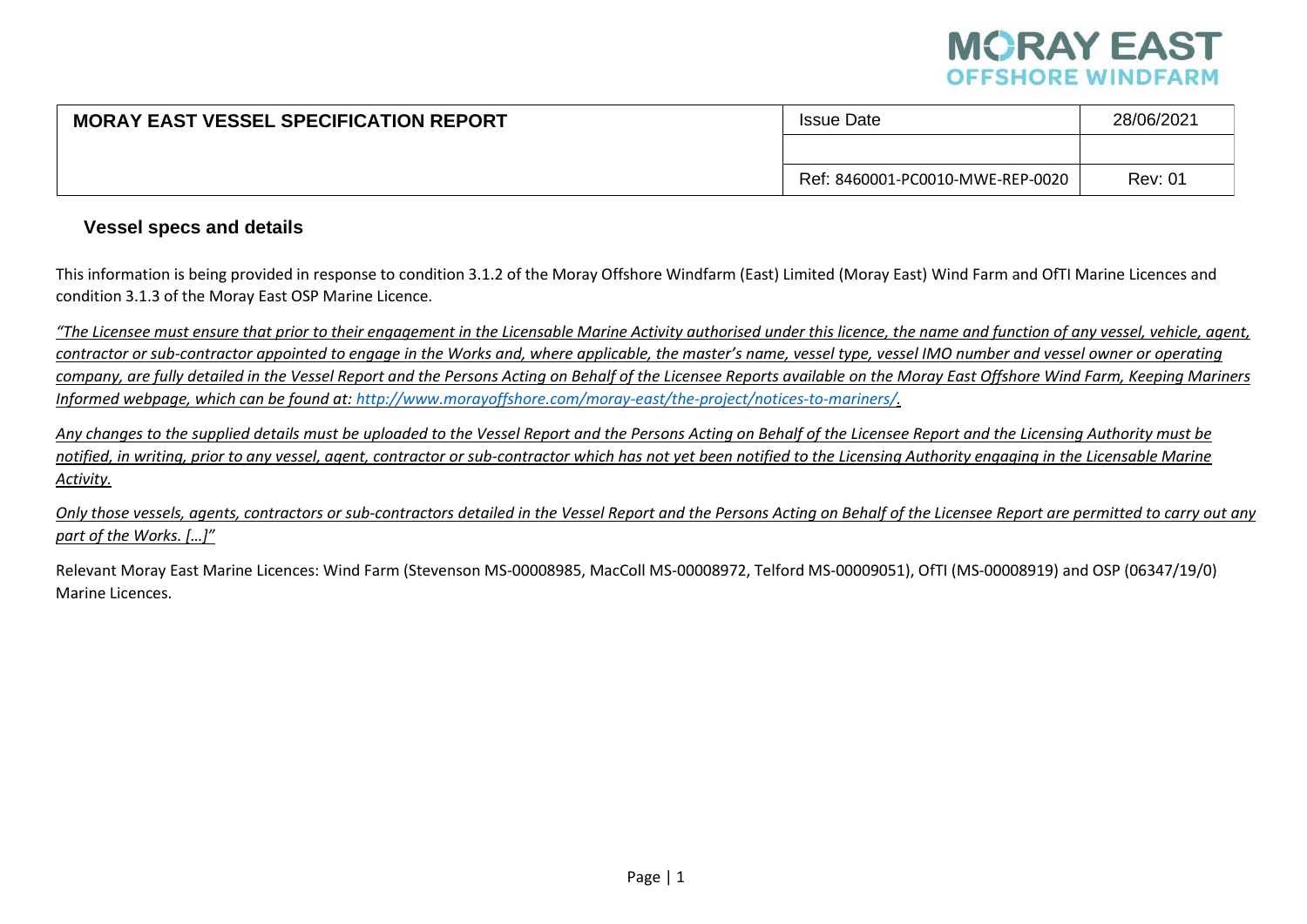

#### **MORAY EAST VESSEL SPECIFICATION REPORT ISSUE Date** 28/06/2021 Ref: 8460001-PC0010-MWE-REP-0020 Rev: 01

| <b>Vessel Name</b>  | <b>Vessel Type</b><br>/ Function | <b>Operator</b>                                                  | <b>Contact Details (Where</b><br>applicable)                                                                                                                                                                                               | <b>Vessel ID</b>                                     | <b>Vessel key</b><br>characteristi<br>$\mathsf{cs}$ | Date on site                 | <b>Relevant</b><br><b>Marine</b><br>Licence                   |
|---------------------|----------------------------------|------------------------------------------------------------------|--------------------------------------------------------------------------------------------------------------------------------------------------------------------------------------------------------------------------------------------|------------------------------------------------------|-----------------------------------------------------|------------------------------|---------------------------------------------------------------|
| <b>GV Replenish</b> | Construction<br>guard vessel     | Kinnair<br>d.<br>Marine<br>Service<br>S<br>Replenish<br>(FR) LLP | Email:<br>gvreplenish@gmail.com<br><b>Phone Number:</b><br>Other<br>(VSAT, etc.):<br>Master:<br>Onshore contact:<br>Kirkton House, South<br>Road Fraserburgh AB43<br>8TJ<br>+44 1346 518 035<br>George West<br>george@kinnairdmarine.co.uk | Call<br>Sign:<br>MASY7<br>IMO:<br>MMSI:<br>235055180 | LOA: 24.36 m<br>Beam: 7.17 m<br>Draught 3.48 m      | From<br>17/05/2019<br>To TBC | Wind<br>Farm,<br>OfTI and<br><b>OSP</b><br>Marine<br>Licences |
| KMS Ability N294    | Construction<br>guard vessel     | Kinnair<br>d<br>Marine<br>Service<br>S                           | Email: kmsability@gmail.com<br>Phone Number:<br>Other<br>(VSAT, etc.):<br>Master:<br>Onshore contact:<br>Kirkton House, South<br>Road Fraserburgh AB43<br>8TJ<br>+44 1346 518 035<br>George West<br>george@kinnairdmarine.co.uk            | Call<br>Sign:<br>MDFW3<br>IMO:<br>MMSI:<br>235014666 | LOA: 23.14 m<br>Beam: 6.63 m<br>Draught: 3.20<br>m  | From<br>05/06/2019<br>To TBC | Wind<br>Farm,<br>OfTI and<br><b>OSP</b><br>Marine<br>Licences |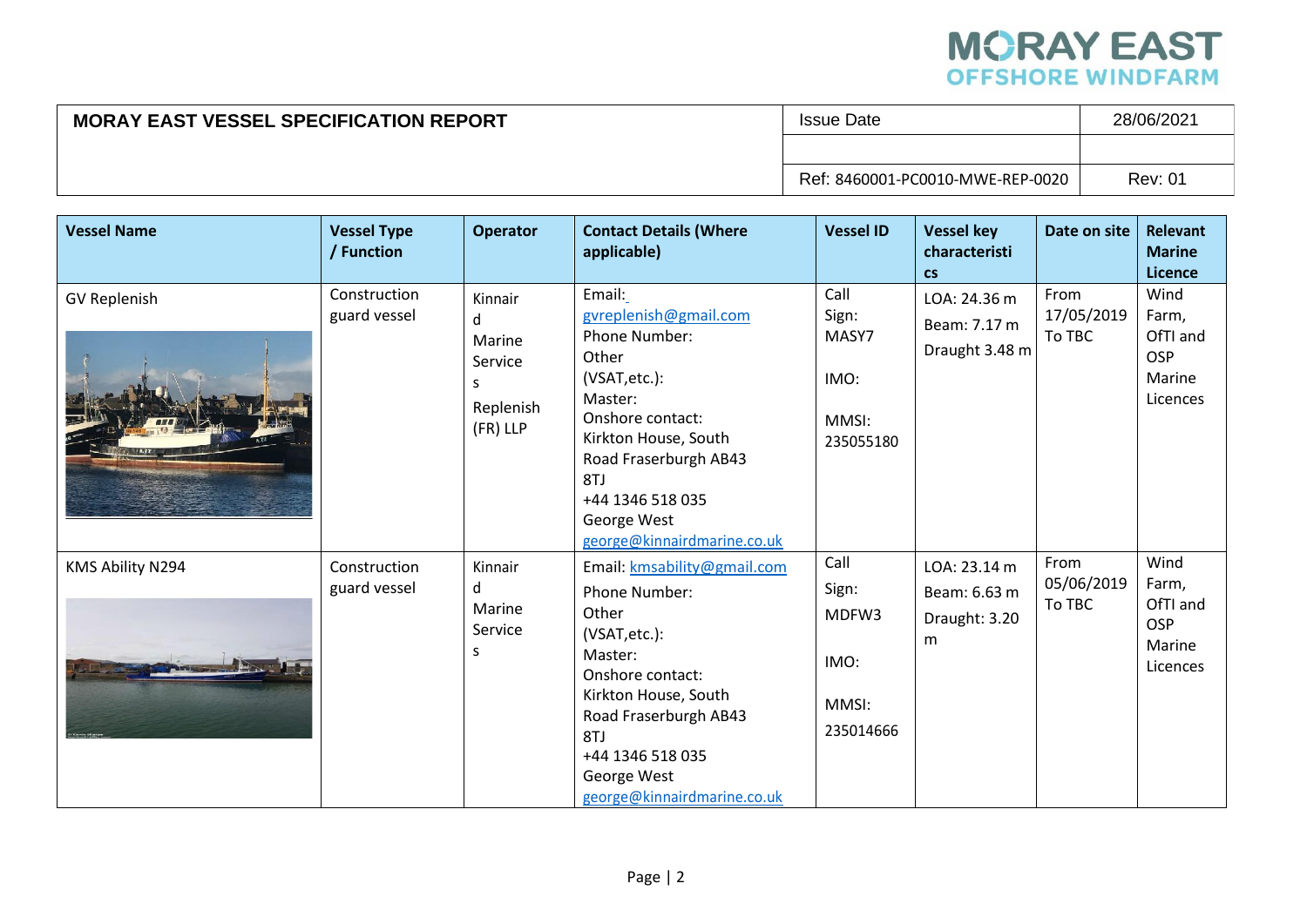

| <b>MORAY EAST VESSEL SPECIFICATION REPORT</b> | <b>Issue Date</b>                | 28/06/2021     |  |
|-----------------------------------------------|----------------------------------|----------------|--|
|                                               |                                  |                |  |
|                                               | Ref: 8460001-PC0010-MWE-REP-0020 | <b>Rev: 01</b> |  |

| <b>Vessel Name</b>                 | <b>Vessel Type</b><br>/ Function | <b>Operator</b>                                   | <b>Contact Details (Where</b><br>applicable)                                                                                                                                                                                                        | <b>Vessel ID</b>                                                | <b>Vessel key</b><br>characteristi<br>$\mathsf{cs}$ | Date on site                 | <b>Relevant</b><br><b>Marine</b><br><b>Licence</b>            |
|------------------------------------|----------------------------------|---------------------------------------------------|-----------------------------------------------------------------------------------------------------------------------------------------------------------------------------------------------------------------------------------------------------|-----------------------------------------------------------------|-----------------------------------------------------|------------------------------|---------------------------------------------------------------|
| <b>GV Bountiful</b>                | Construction<br>guard vessel     | Kinnair<br>d<br>Marine<br>Service<br>S            | Email:<br>GVBountiful@gmail.co.uk<br>Phone Number: +44 1346 410<br>240 Other (VSAT, etc.):<br>Master:<br>Onshore contact:<br>Kirkton House, South<br>Road Fraserburgh AB43<br>8TJ<br>+44 1346 518 035<br>George West<br>george@kinnairdmarine.co.uk | Call<br>Sign:<br>MJLF4<br>IMO:<br>8699871<br>MMSI:23200<br>4846 | LOA 22 m<br>Beam 7 m<br>Draught 3.6 m               | From<br>29/04/2020<br>to TBC | Wind<br>Farm,<br>OfTI and<br><b>OSP</b><br>Marine<br>Licences |
| <b>KMS Kinnaird (ex Natalie C)</b> | Construction<br>guard vessel     | Kinnair<br><sub>d</sub><br>Marine<br>Service<br>S | Email:<br>Phone Number:<br>Other<br>(VSAT, etc.):<br>Master:<br>Onshore contact:<br>Kirkton House, South<br>Road Fraserburgh AB43<br>8TJ<br>+44 1346 518 035<br>GeorgeWest<br>george@kinnairdmarine.co.uk                                           | Call<br>Sign:<br><b>GHNE</b><br>IMO:<br>8673126                 | LOA: 26.36 m<br>Beam: 6.4m<br>Draught: 3.24<br>m    | From<br>16/07/2020<br>to TBC | Wind<br>Farm,<br>OfTI and<br>OSP<br>Marine<br>Licences        |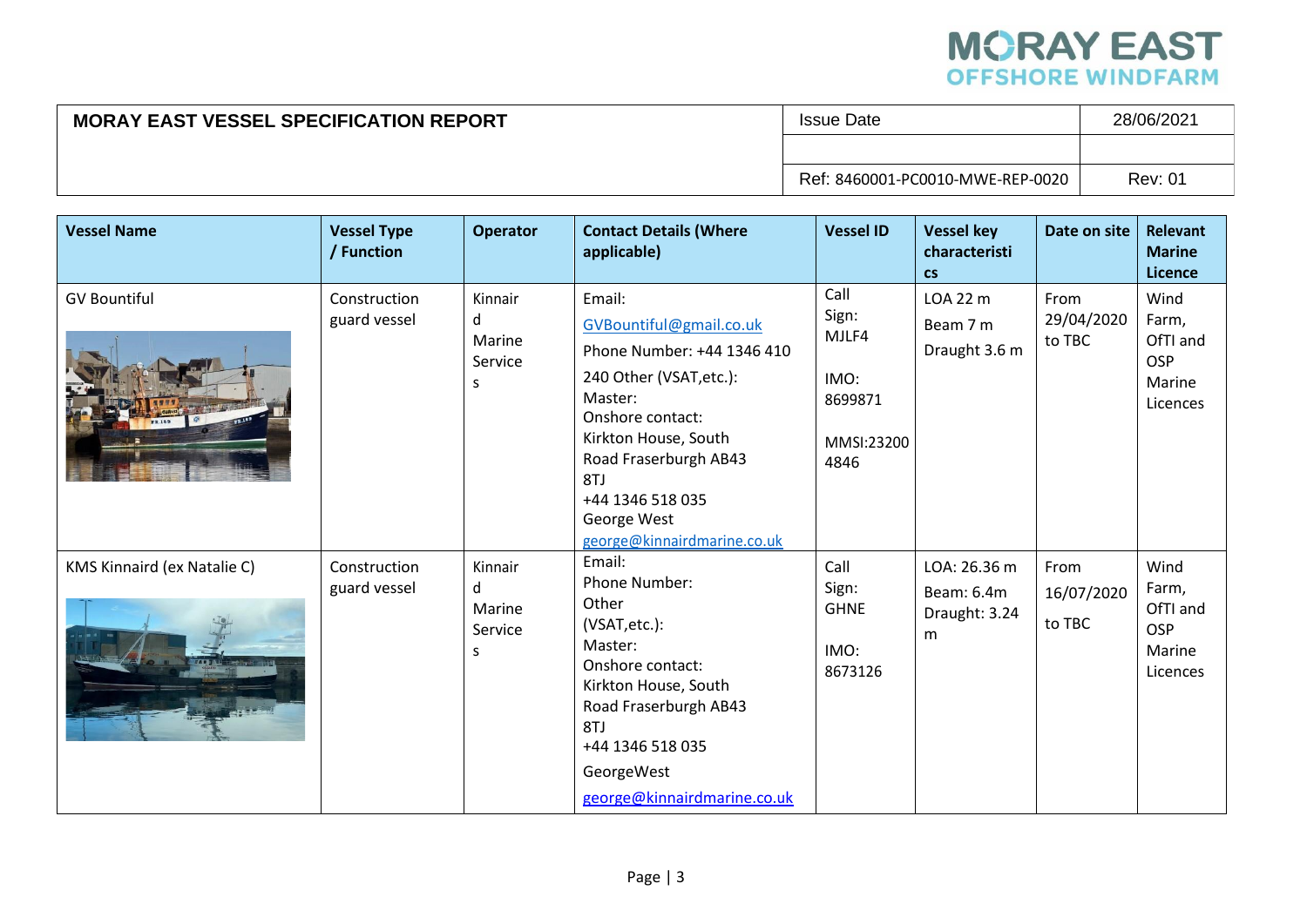

| <b>MORAY EAST VESSEL SPECIFICATION REPORT</b> | <b>Issue Date</b>                | 28/06/2021     |  |
|-----------------------------------------------|----------------------------------|----------------|--|
|                                               |                                  |                |  |
|                                               | Ref: 8460001-PC0010-MWE-REP-0020 | <b>Rev: 01</b> |  |

| <b>Vessel Name</b>          | <b>Vessel Type</b><br>/ Function | <b>Operator</b>                    | <b>Contact Details (Where</b><br>applicable)                                                                                             | <b>Vessel ID</b>                                   | <b>Vessel key</b><br>characteristi<br><b>CS</b> | Date on site                             | Relevant<br><b>Marine</b><br><b>Licence</b>                   |
|-----------------------------|----------------------------------|------------------------------------|------------------------------------------------------------------------------------------------------------------------------------------|----------------------------------------------------|-------------------------------------------------|------------------------------------------|---------------------------------------------------------------|
| Resolute<br><b>ATA AREA</b> | Construction<br>guard vessel     | NKT / DR<br>Mariti<br>me<br>Assets | Email:<br>gyresolute@gmail.co.uk<br>Phone Number: +44 2841<br>795<br>209<br>Other (VSAT, etc.): Master: Peter<br>Gordon Onshore contact: | Call<br>Sign<br>MLMD<br>כ<br><b>IMO</b><br>7008025 | LOA: 25.2 m<br>Beam: 6.86m<br>Draught: 2.6 m    | From<br>1/08/2020 to<br>November<br>2020 | Wind<br>Farm,<br>OfTI and<br><b>OSP</b><br>Marine<br>Licences |

| <b>Vessel Name</b>          | <b>Vessel Type</b><br>Function                                  | <b>Operator</b>           | <b>Contact Details (Where</b><br>applicable)                                    | <b>Vessel ID</b>                                               | <b>Vessel key</b><br>characteristi<br><b>CS</b> | Date on site            | Relevant<br><b>Marine</b><br>Licence |
|-----------------------------|-----------------------------------------------------------------|---------------------------|---------------------------------------------------------------------------------|----------------------------------------------------------------|-------------------------------------------------|-------------------------|--------------------------------------|
| Windcat19<br><b>NAME OF</b> | Workboat, UK<br>MCA Cat 2<br>High speed crew<br>transfer vessel | Windcat<br>Workboa<br>tBV | Email:<br>Windcat19@windcatworkboat<br>s.com<br>Phone Number: +44<br>7818524141 | Call<br>Sign:<br>2ATD3<br>IMO:<br><b>MMSI</b><br>2350627<br>47 | LOA: 22 m<br>Beam: 6.5m<br>Draft 1.9m           | From Oct<br>2020 to TBC | Wind<br>Farm<br>Marine<br>Licence    |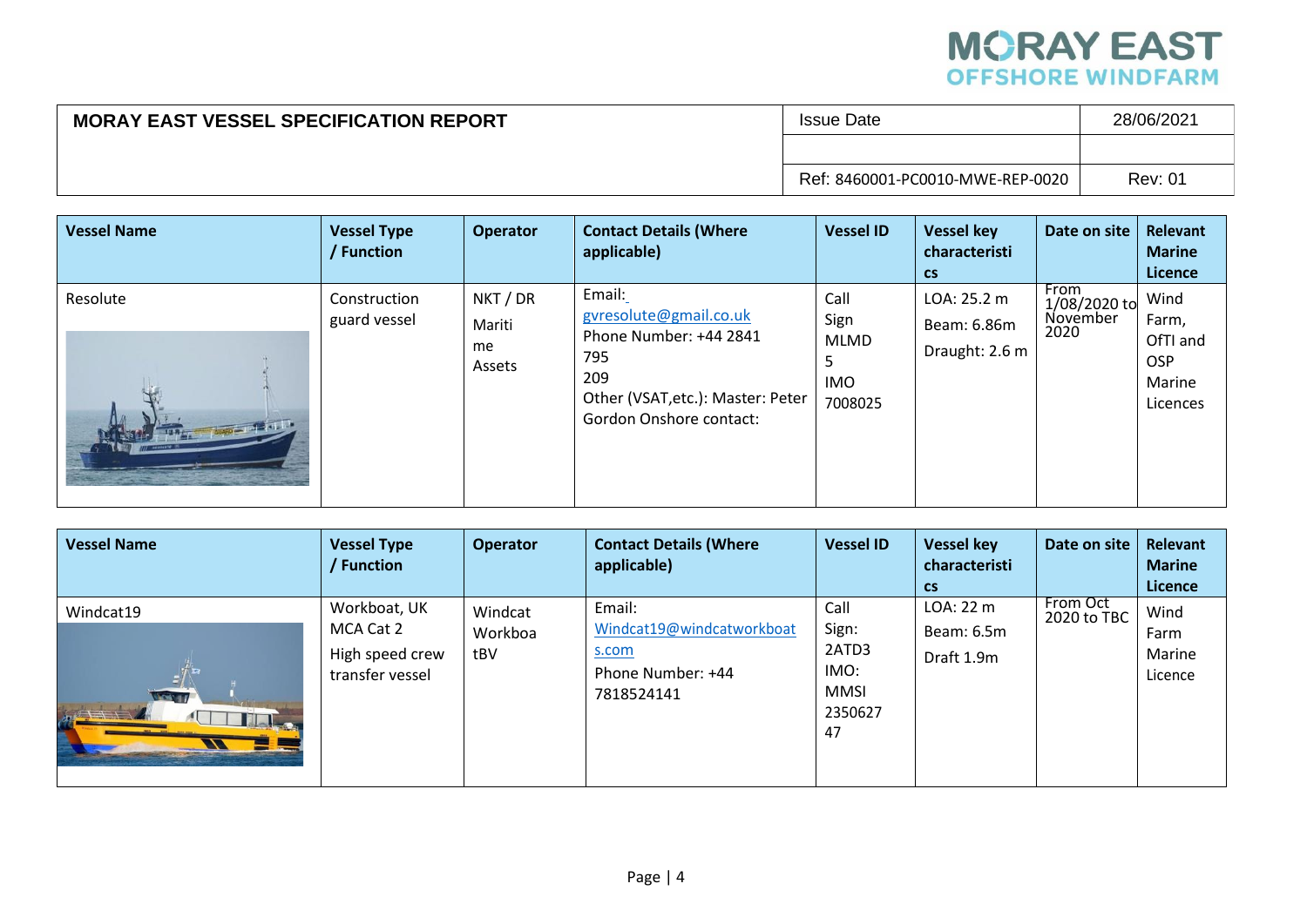# **MORAY EAST**<br>OFFSHORE WINDFARM

| <b>MORAY EAST VESSEL SPECIFICATION REPORT</b> |                                                                 |                        |                                                                                                                                                                                                                        |  |                                                                            | <b>Issue Date</b>                                   |            |               | 28/06/2021                           |  |
|-----------------------------------------------|-----------------------------------------------------------------|------------------------|------------------------------------------------------------------------------------------------------------------------------------------------------------------------------------------------------------------------|--|----------------------------------------------------------------------------|-----------------------------------------------------|------------|---------------|--------------------------------------|--|
|                                               |                                                                 |                        |                                                                                                                                                                                                                        |  |                                                                            | Ref: 8460001-PC0010-MWE-REP-0020                    |            |               | <b>Rev: 01</b>                       |  |
| <b>Vessel Name</b>                            | <b>Vessel Type</b><br>/ Function                                | <b>Operator</b>        | <b>Contact Details (Where</b><br>applicable)                                                                                                                                                                           |  | <b>Vessel ID</b>                                                           | <b>Vessel key</b><br>characteristi<br>$\mathsf{cs}$ |            | Date on site  | Relevant<br><b>Marine</b><br>Licence |  |
| Njord Forseti                                 | Workboat, UK<br>MCA Cat 2<br>High speed crew<br>transfer vessel | Njord<br>Offshore      | njordforseti@njordoffshore.com<br>+44 (0) 7398953715<br><b>Operation Manager</b><br><b>Bob Cooper</b><br>+44 (0) 7932971859<br>Bcooper@njordoffshore.com<br>Njord Operation department<br>Operations@njordoffshore.com |  | Call<br>Sign:<br>$2$ JKA7<br>IMO:<br>978666<br>9<br>MMSI:<br>235116<br>578 | LOA: 26.3 m<br>Beam: 9.2m                           | to TBC     | 04.06.2021    | Wind<br>Farm<br>Marine<br>License    |  |
| <b>NSL Challenger</b>                         | Workboat, UK<br>MCA Cat 2<br>High speed crew<br>transfer vessel | North Sea<br>Logistics | Email:info@northsealogistic<br>s.co.uk<br>Phone Number: 07817693514                                                                                                                                                    |  | Call<br>Sign:<br><b>2IXX4</b><br>IMO:<br>MMSI-<br>235113<br>677            | LOA: 19 m<br>Beam: 7m<br>Draft 1.4m                 | <b>TBC</b> | From April to | Wind<br>Farm<br>Marine<br>License    |  |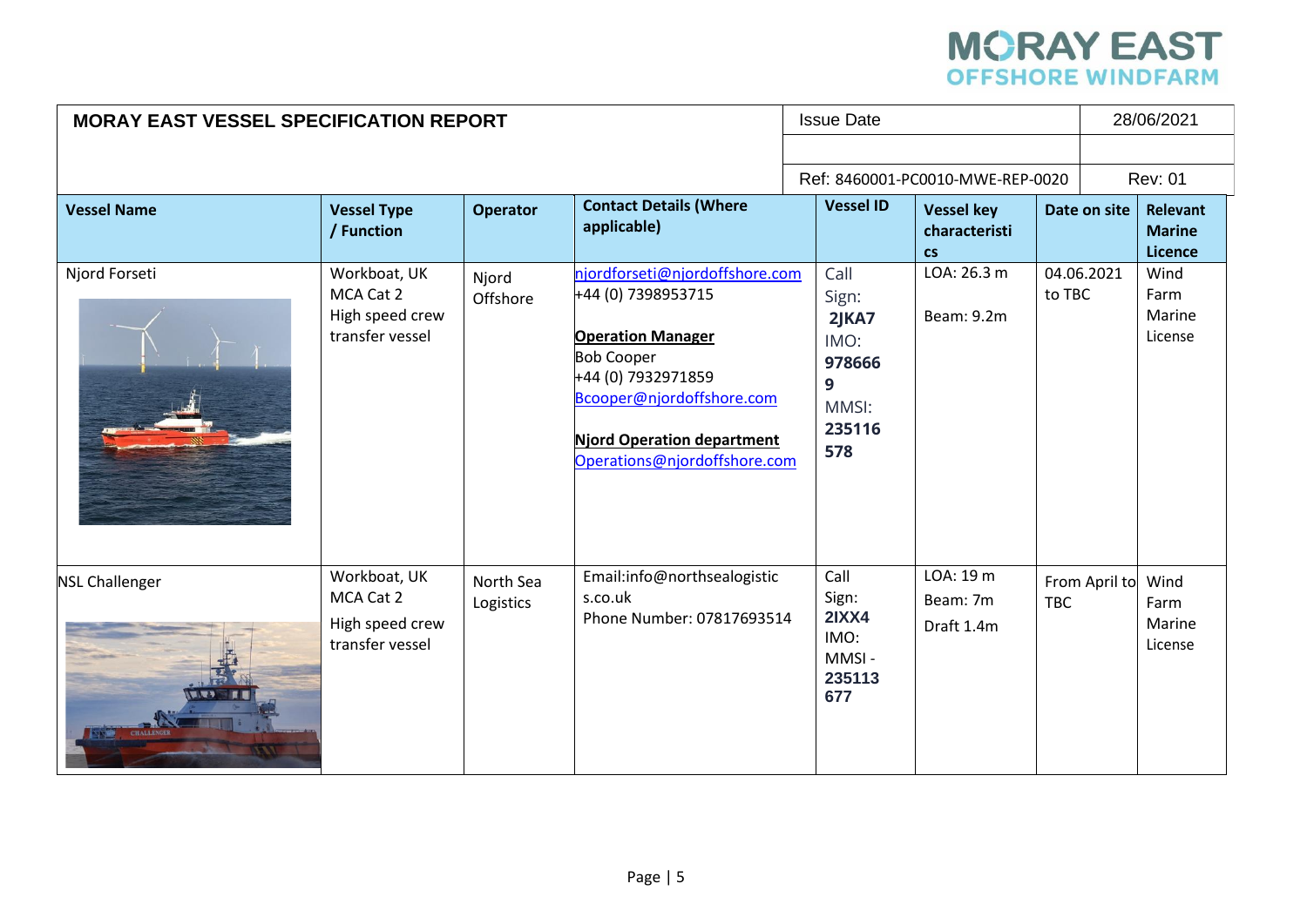

| <b>MORAY EAST VESSEL SPECIFICATION REPORT</b> | <b>Issue Date</b>                | 28/06/2021     |  |
|-----------------------------------------------|----------------------------------|----------------|--|
|                                               |                                  |                |  |
|                                               | Ref: 8460001-PC0010-MWE-REP-0020 | <b>Rev: 01</b> |  |

| <b>Vessel Name</b> | <b>Vessel Type</b><br>/ Function                  | <b>Operator</b>           | <b>Contact Details (Where</b><br>applicable)                              | <b>Vessel ID</b>                                                           | <b>Vessel key</b><br>characteristi<br>$\mathsf{cs}$ | Date on site                           | Relevant<br><b>Marine</b><br>Licence |
|--------------------|---------------------------------------------------|---------------------------|---------------------------------------------------------------------------|----------------------------------------------------------------------------|-----------------------------------------------------|----------------------------------------|--------------------------------------|
| <b>Blue Tern</b>   | Offshore<br>Construction .Jack-<br>up vessel./WTG | Fred.Olsen<br>Windcarrier | Email: bridge.blt@fredolsen.com<br>Phone Number:<br>Bridge +47 512 06 200 | Call Sign:<br>9HA5208<br><b>IMO</b><br>9598737<br><b>MMSI</b><br>215644000 | LOA: 151m<br>Beam: 50 m<br>Draught: 9.75m           | From<br>29/04/2021<br>to<br><b>TBC</b> | Wind Farm<br>Marine<br>Licence       |
|                    |                                                   |                           |                                                                           |                                                                            |                                                     |                                        |                                      |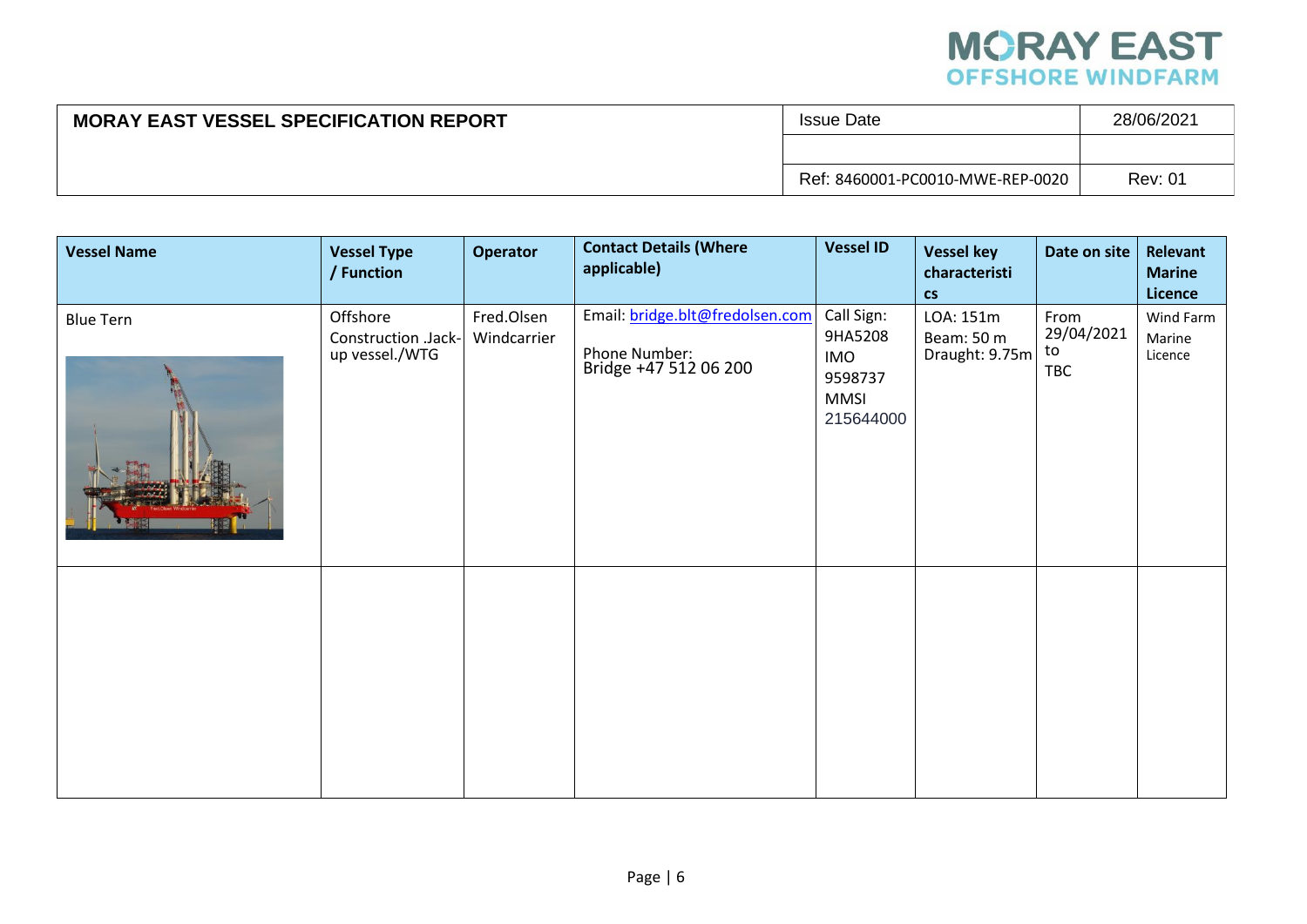

| <b>MORAY EAST VESSEL SPECIFICATION REPORT</b> | <b>Issue Date</b>                | 28/06/2021     |  |
|-----------------------------------------------|----------------------------------|----------------|--|
|                                               |                                  |                |  |
|                                               | Ref: 8460001-PC0010-MWE-REP-0020 | <b>Rev: 01</b> |  |

| <b>Vessel Name</b> | <b>Vessel Type</b><br>/ Function                 | <b>Operator</b>         | <b>Contact Details (Where</b><br>applicable)                                                                                                                                                              | <b>Vessel ID</b>                                                                      | <b>Vessel key</b><br>characteristi<br>$\mathsf{cs}$ | Date on site                       | <b>Relevant</b><br><b>Marine</b><br>Licence |
|--------------------|--------------------------------------------------|-------------------------|-----------------------------------------------------------------------------------------------------------------------------------------------------------------------------------------------------------|---------------------------------------------------------------------------------------|-----------------------------------------------------|------------------------------------|---------------------------------------------|
| Acta Centaurus     | DP2 WTG W2W<br>Constructio<br>n Suport<br>vessel | Acta<br>Shipping<br>3BV | Email:<br>captain@actacentaurus.com<br>bridge@actacentaurus.com<br>chiefofficer@actacentaurus.co<br>m Phone Number: +31 613 973<br>363<br>+31 625 203 347<br>Other (VSAT, etc.):<br>V-sat +31 853 012 161 | Call<br>Sign:<br><b>PB01</b><br><b>IMO</b><br>9850355<br><b>MMSI</b><br>244341<br>000 | LOA:93.4 m<br>Beam: 18 m<br>Draught: 5.6 m          | From<br>23/01/2021<br>to TBC       | Wind<br>Farm<br>Marine<br>Licence           |
| Rockpiper          | <b>Rock Dumper</b>                               | <b>Boskalis</b>         | Email: rockpiper-<br>captain@Boskalis.com<br>Phone Number:<br>+31788080273<br>Other (VSAT, etc.):<br>+4796093097                                                                                          | Call Sign<br>5BML3<br><b>IMO</b><br>9583861<br><b>MMSI</b><br>209449000               | LOA: 158.6 m<br>Beam: 36 m<br>Draught:6.0m          | From 28 <sup>th</sup><br>June 2021 | Wind Farm<br>Marine<br>Licence              |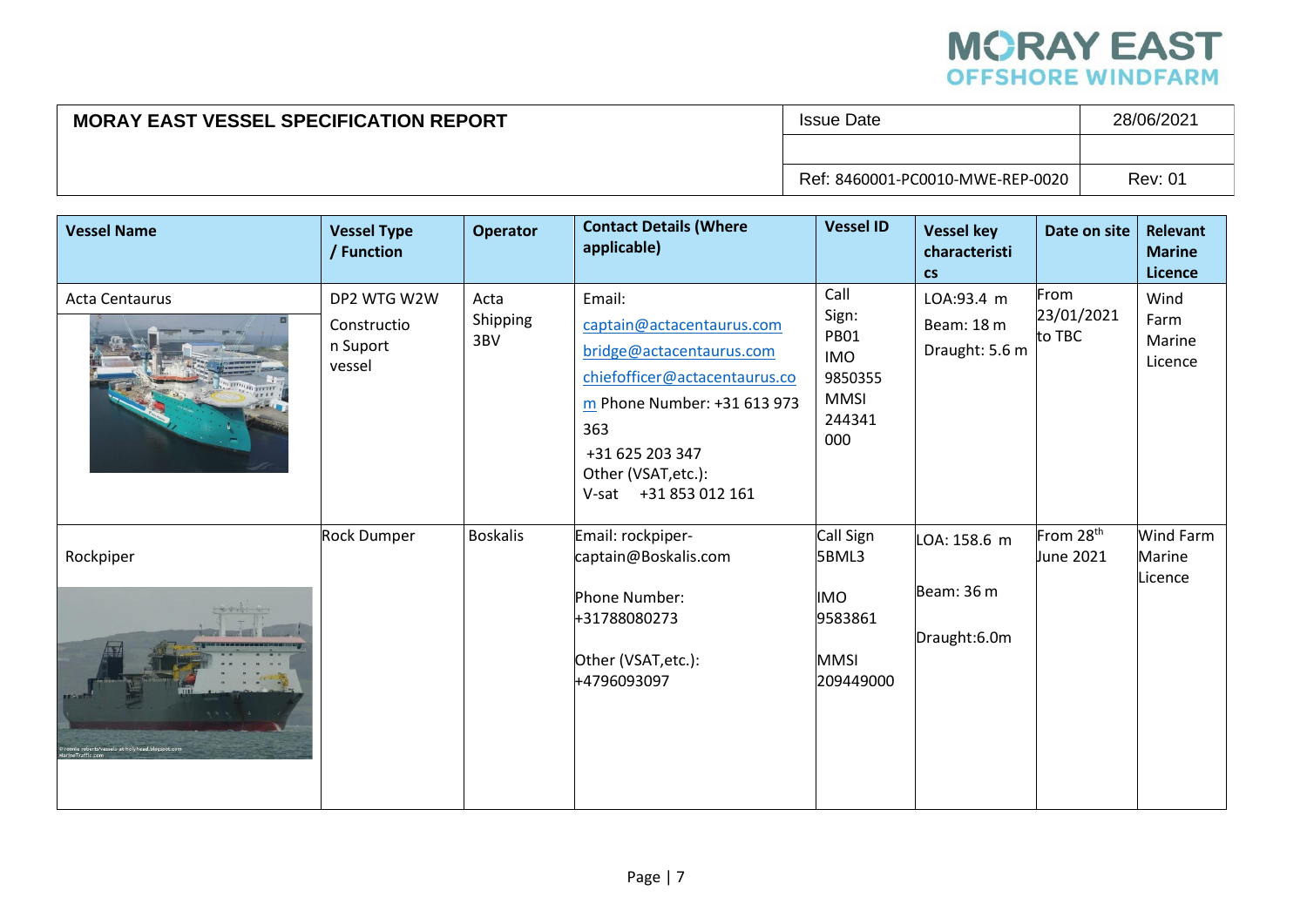# **MORAY EAST**<br>OFFSHORE WINDFARM

| <b>MORAY EAST VESSEL SPECIFICATION REPORT</b> | Issue Date                       | 28/06/2021     |  |
|-----------------------------------------------|----------------------------------|----------------|--|
|                                               |                                  |                |  |
|                                               | Ref: 8460001-PC0010-MWE-REP-0020 | <b>Rev: 01</b> |  |

| <b>Vessel Name</b>                                 | <b>Vessel Type</b><br>/ Function | <b>Operator</b>       | <b>Contact Details (Where</b><br>applicable)                                                             | <b>Vessel ID</b>                                        | <b>Vessel key</b><br>characteristi<br>$\mathsf{cs}$                          | Date on site | Relevant<br><b>Marine</b><br><b>Licence</b> |
|----------------------------------------------------|----------------------------------|-----------------------|----------------------------------------------------------------------------------------------------------|---------------------------------------------------------|------------------------------------------------------------------------------|--------------|---------------------------------------------|
| Waterfall<br>$\mathbf{x}$<br><b>THEFT ASSESSED</b> | <b>Crew Transfer</b><br>Vessel   | Moray first<br>Marine | Email: bill@moraymarine.com<br>Phone Number:<br>07775 802963<br>Other (VSAT, etc.):<br>Master: Bill Ruck | <b>Call Sign:</b><br>2CBT4<br><b>MMSI:</b><br>235071392 | <b>LOA</b><br>15M<br><b>Beam</b><br>6M<br><b>Draught</b><br>6.7 <sub>m</sub> | Ad hoc work  | Wind<br>Farm<br>Marine<br>License           |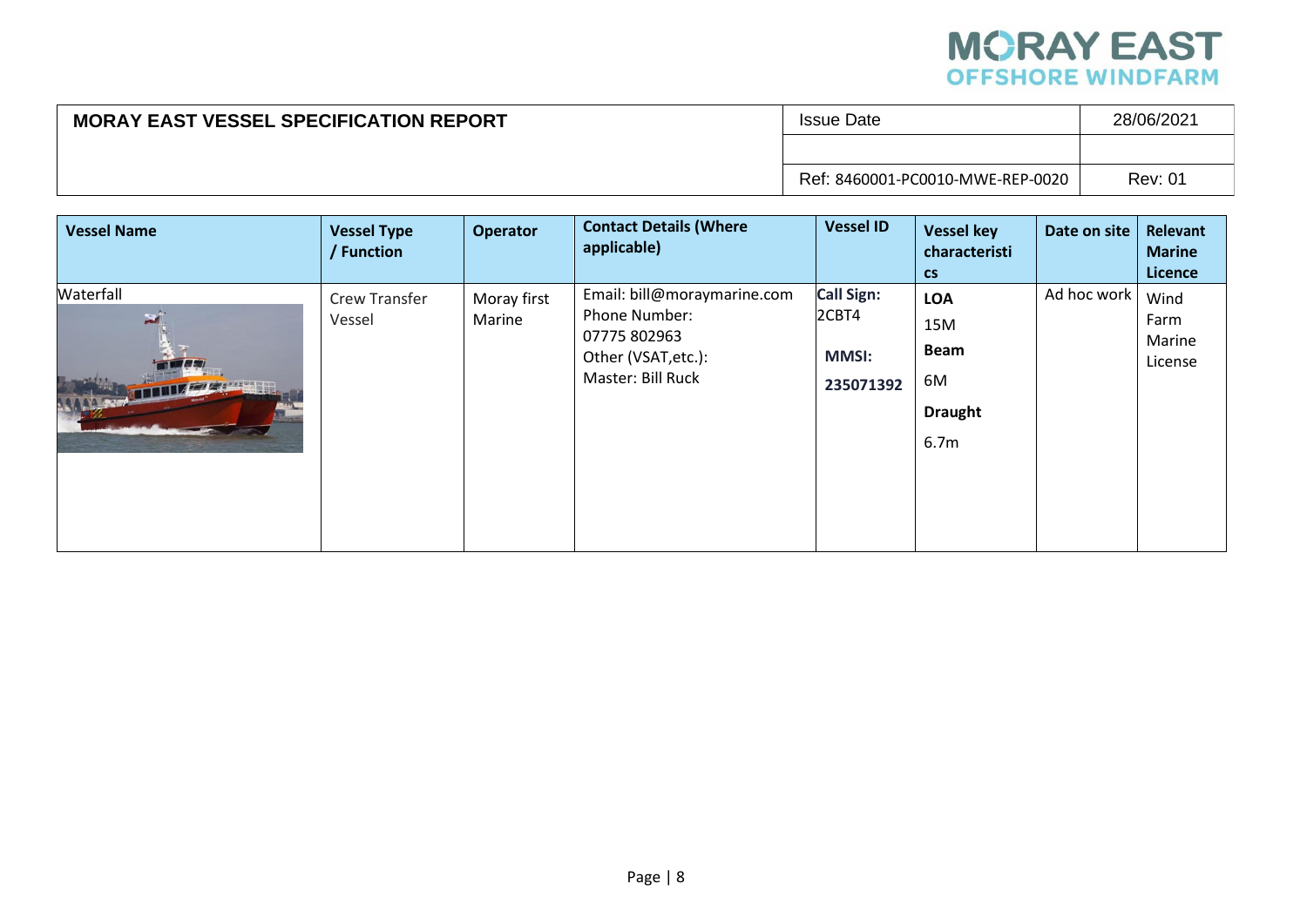# **MORAY EAST**<br>OFFSHORE WINDFARM

| <b>MORAY EAST VESSEL SPECIFICATION REPORT</b> |                                      |                                   | <b>Issue Date</b>                                                                                                                                                                                                 |                                                                           |  |                                                           | 28/06/2021         |              |                                             |
|-----------------------------------------------|--------------------------------------|-----------------------------------|-------------------------------------------------------------------------------------------------------------------------------------------------------------------------------------------------------------------|---------------------------------------------------------------------------|--|-----------------------------------------------------------|--------------------|--------------|---------------------------------------------|
|                                               |                                      | Ref: 8460001-PC0010-MWE-REP-0020  |                                                                                                                                                                                                                   |                                                                           |  | <b>Rev: 01</b>                                            |                    |              |                                             |
| <b>Vessel Name</b>                            | <b>Vessel Type</b><br>/ Function     | <b>Operator</b>                   | <b>Contact Details (Where</b><br>applicable)                                                                                                                                                                      | <b>Vessel ID</b>                                                          |  | <b>Vessel key</b><br>characteristi<br>$\mathsf{cs}$       |                    | Date on site | <b>Relevant</b><br><b>Marine</b><br>Licence |
| Windcat 20                                    | <b>Crew Transfer</b><br>Vessel (CTV) | Windcat<br>Workboats<br><b>BV</b> | Email: Windcat20@windcatwork<br>boats.com<br>Phone Number:<br>TBC Other<br>(VSAT, etc.):<br>Master:<br>Onshore<br>contact:<br>Onshore Office<br>1 Battery Green<br>Road Lowestoft<br><b>NR32 1DE</b>              | <b>Call Sign</b><br>2ATD3<br>MO:<br><b>MMSI:</b><br>235062747             |  | <b>LOA 23m</b><br>Beam 7.3m<br>Draught 2m                 | From<br>to TBC     | 12/05/2021   | Wind<br>Farm<br>Marine<br>Licence           |
| <b>HST Harri</b>                              | <b>Crew Transfer</b><br>Vessel (CTV) | <b>High Speed</b><br>Transfers    | Email:<br>harri@highspeedtransfers.co<br>m<br>HST Harri: Mob: +44<br>7818663098<br>HST Harri: Vsat: +44 1792272185<br><b>HST Marine</b><br>Canolfan Centre, Millers<br>Drive, Swansea, SA4 4QN,<br>United Kingdom | <b>Call Sign</b><br>MGBN4<br>IMO:<br>9878589<br><b>MMSI:</b><br>232024313 |  | <b>LOA 27m</b><br>Beam 11m<br>Draught<br>2.1 <sub>m</sub> | From<br><b>TBC</b> | 10/01/2021   | Wind Farm<br>Marine<br>Licence              |